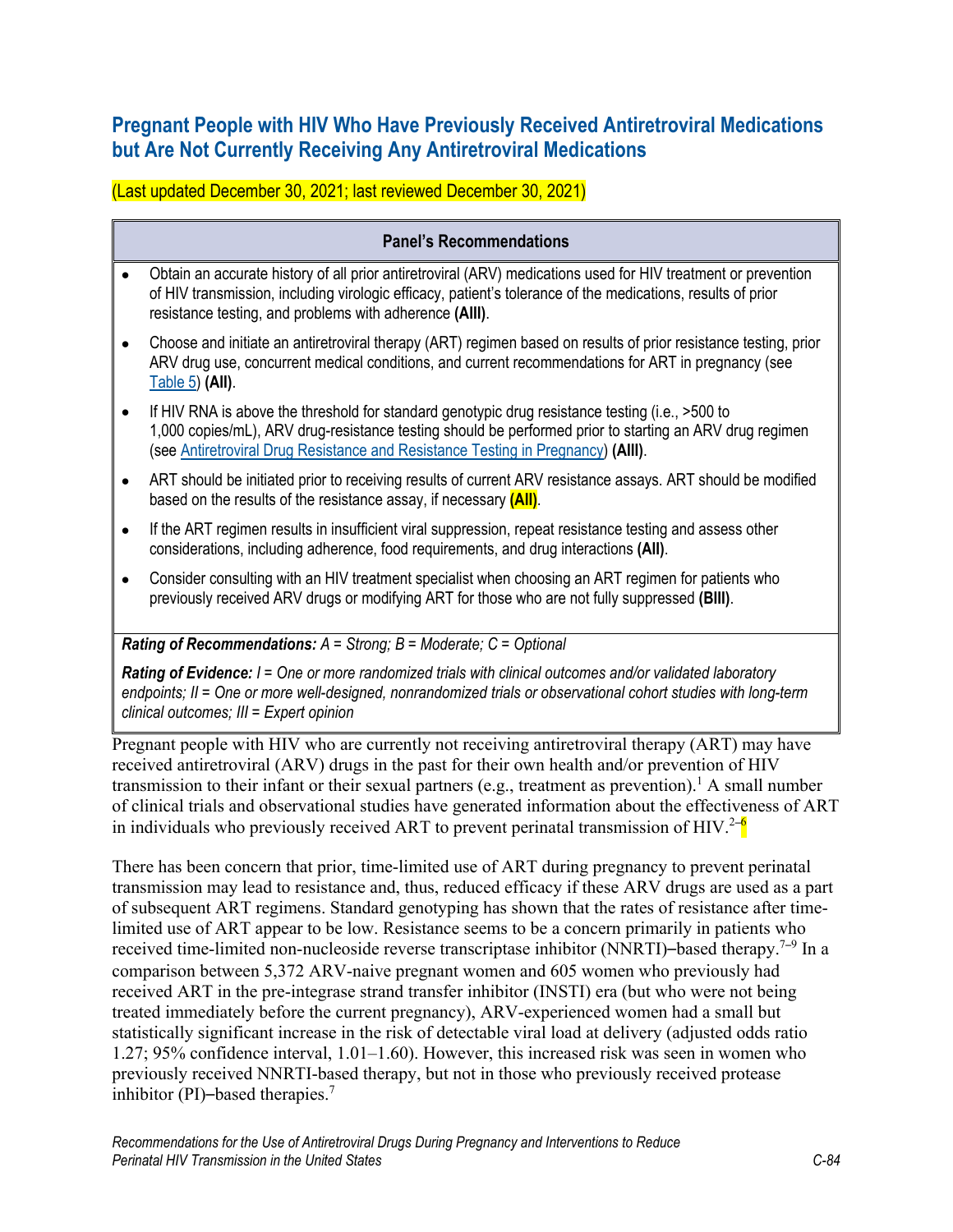Both standard and sensitive genotyping techniques appear to show a low rate of resistance to PIs after pregnancy-limited use of PI-based ART, but these results reflect assessments in a small number of women. [10,](#page-3-3)[11](#page-4-0) Increased risk of treatment failure has not been demonstrated with re-initiation of ART after time-limited use of ART for the prevention of perinatal transmission, especially when using ART regimens with a PI-based regimen or an INSTI.<sup>[12](#page-4-1)</sup> In the AIDS Clinical Trials Group (ACTG) [A5227 study,](https://clinicaltrials.gov/ct2/show/NCT00442962) 52 women who previously had received pregnancy-limited ART and who had no evidence of resistance were started on a fixed-dose combination of efavirenz/tenofovir disoproxil fumarate/emtricitabine once daily. After 6 months of therapy, 81% of these women achieved plasma viral loads that were below the limit of detection; the virologic suppression rate was not affected by the classes of previously used ARV drugs or whether women had received similar ART during one or more previous pregnancies.<sup>[2](#page-3-1)</sup> The data from the French Perinatal Cohort were used to assess the rates of virologic suppression among women who received PI-based ART; ARV-naive women and women who had received ART during previous pregnancies to prevent perinatal transmission had similar rates of viral load suppression at delivery.<sup>[12](#page-4-1)</sup>

ART is recommended worldwide for everyone with HIV, including all people with HIV during pregnancy and throughout their lives.<sup>[13](#page-4-2)</sup> Studies show the benefits of ART for pregnant people with higher CD4 T lymphocyte (CD4) cell counts ( $>$ 350 cells/mm<sup>3</sup>) and the potential harm of stopping ART after pregnancy in such people.<sup>[14](#page-4-3)</sup> The data from the Promoting Maternal and Infant Safety Everywhere (PROMISE) study (HAART Standard version) showed that women with CD4 counts  $\geq$ 400 cells/mm<sup>3</sup> who were randomized to continue ART postpartum had half the rate of World Health Organization stage 2 and 3 events as those who were randomized to discontinue ART.<sup>15</sup> Furthermore, poor adherence was a common problem for women during the postpartum period in this study. Among women who were randomized to continue ART, 189 of 827 women (23%) had virologic failure. Of the 156 women with virologic failure who had resistance testing, 33% had at least one mutation and 12% had resistance to their current ART regimen. Mutations and resistance occurred more often in women who experienced virologic failure on NNRTI-based regimens. However, most women did not have resistance to their current ART, which suggests they were not taking their ART and highlights the importance of assessing barriers to medication adherence.<sup>[15](#page-4-4)</sup> When counseling patients about the benefits of taking ART during pregnancy and continuing therapy for life, health care providers should emphasize the health benefits of ART and the importance of adherence during the postpartum period (see [Postpartum Follow-Up of People](https://clinicalinfo.hiv.gov/en/guidelines/perinatal/postpartum-follow-women-living-hiv-infection) with HIV Infection).

Individuals may choose to discontinue ART for a variety of reasons, and the length of time off treatment before pregnancy may vary. A person's HIV treatment history and all prior drug resistance test results should be considered when choosing ART regimens for pregnant people who previously have received treatment, even when the results of drug-resistance testing performed during the current pregnancy are not yet available. Interpretation of resistance testing can be complex because resistance testing is most accurate when performed while an individual is still taking ART or within 4 weeks of discontinuing treatment (see [Antiretroviral Drug Resistance and Resistance Testing in](https://clinicalinfo.hiv.gov/en/guidelines/perinatal/antiretroviral-drug-resistance-and-resistance-testing-pregnancy)  [Pregnancy\)](https://clinicalinfo.hiv.gov/en/guidelines/perinatal/antiretroviral-drug-resistance-and-resistance-testing-pregnancy). In the absence of selective drug pressure, resistant virus may revert to wild type; thus, a negative finding does not rule out the presence of archived resistant virus that could re-emerge once ART is restarted (see [Antiretroviral Drug Resistance and Resistance Testing in Pregnancy\)](https://clinicalinfo.hiv.gov/en/guidelines/perinatal/antiretroviral-drug-resistance-and-resistance-testing-pregnancy). Therefore, when selecting a new ART regimen, all information—including regimens received, viral response, laboratory testing (including HLA-B\*5701 screening results), any tolerance or adherence problems, food requirements, concomitant medications, prior medical conditions, and results of all prior resistance testing—should be considered. In general, ART should be initiated before receiving the results of ARV drug-resistance testing, especially because longer durations of ART during pregnancy have been associated with reduced perinatal transmission rates, compared with shorter treatment

*Recommendations for the Use of Antiretroviral Drugs During Pregnancy and Interventions to Reduce Perinatal HIV Transmission in the United States C-85*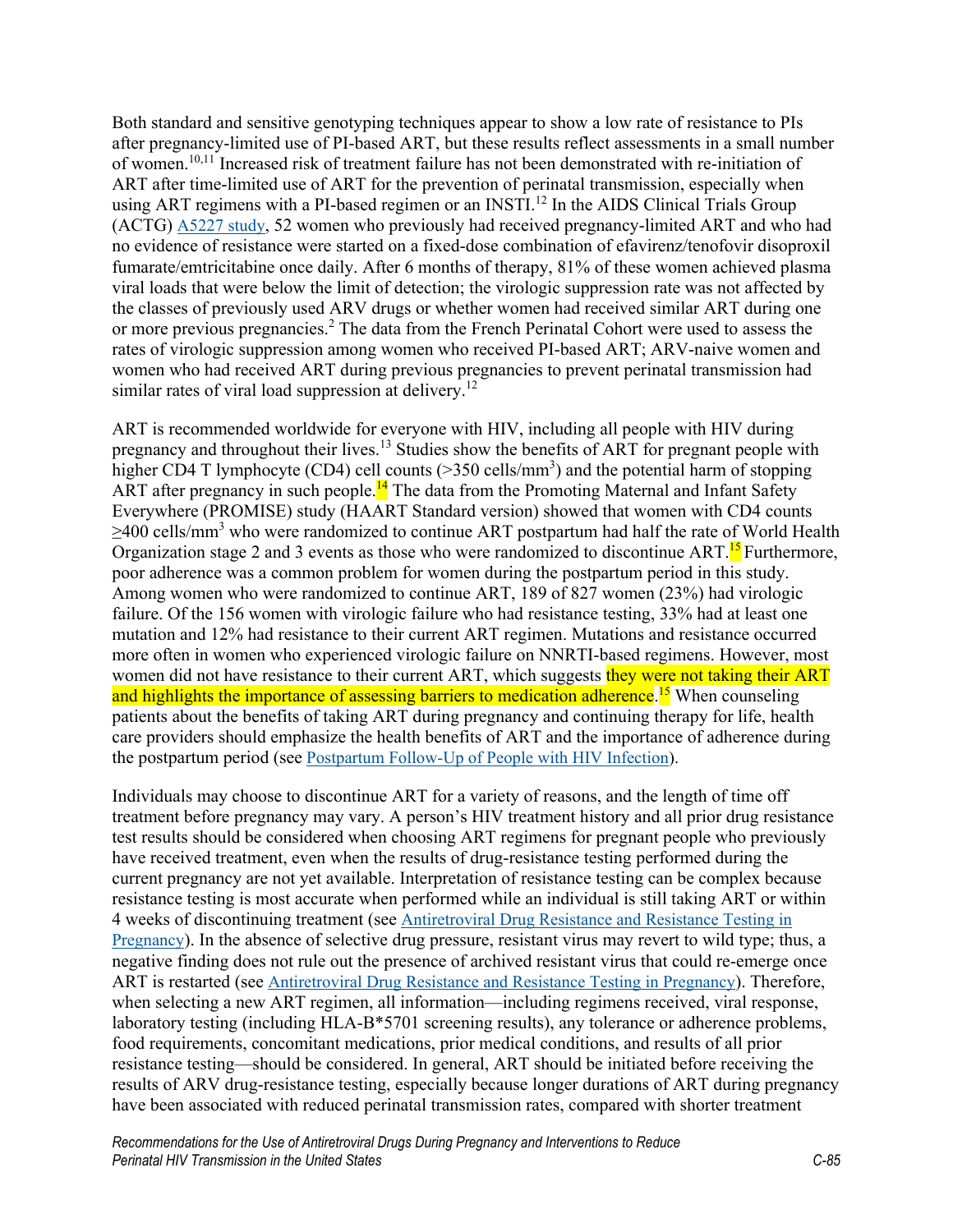periods.<sup>[16](#page-4-5)[,17](#page-4-6)</sup> ART should be modified, when necessary, based on subsequent resistance assay results. Careful monitoring of virologic response is essential (see Monitoring [During Pregnancy\)](https://clinicalinfo.hiv.gov/en/guidelines/perinatal/monitoring-woman-and-fetus-during-pregnancy).

A person may restart a previous ART regimen that successfully suppressed their viral load if the regimen was tolerated well and no evidence of resistance to that regimen is identified. Ideally, the regimen should also be recommended currently as a first-line or alternative regimen for initial ART in pregnancy (see [Table 4: What to Start](https://clinicalinfo.hiv.gov/en/guidelines/perinatal/table-4-what-start-initial-combination-regimens-antiretroviral-naive-pregnant) and [Table 5\)](https://clinicalinfo.hiv.gov/en/guidelines/perinatal/table-5-situation-specific-recommendations-use-antiretroviral-drugs-pregnant). Drugs that are not recommended because of toxicity (stavudine, didanosine, treatment-dose ritonavir) **should not be used**; drugs that are not recommended for initial use because of concerns about viral breakthrough during pregnancy also should be avoided, if possible (see [Table 5\)](https://clinicalinfo.hiv.gov/en/guidelines/perinatal/table-5-situation-specific-recommendations-use-antiretroviral-drugs-pregnant). Even experienced health care providers may have difficulty with the selection of appropriate ART for people who have advanced HIV disease, a history of extensive prior ART, or previous significant toxicity or nonadherence. In addition to obtaining genotypic resistance testing, it is strongly recommended that specialists in the treatment of HIV be consulted early in the pregnancy about the choice of a suitable ART regimen for such individuals.

If ART produces an insufficient viral response (e.g.,  $\leq 1-2 \log_{10}$  drop over 2–4 weeks), repeat resistance testing, including testing for resistance to INSTIs if indicated (see [Antiretroviral Drug](https://clinicalinfo.hiv.gov/en/guidelines/perinatal/antiretroviral-drug-resistance-and-resistance-testing-pregnancy)  [Resistance and Resistance Testing in Pregnancy\)](https://clinicalinfo.hiv.gov/en/guidelines/perinatal/antiretroviral-drug-resistance-and-resistance-testing-pregnancy), and assess medication adherence, food requirements, and potential drug interactions (including relevant pharmacokinetic studies when available) to inform potential regimen changes. Consultation with an HIV treatment specialist is recommended (see Pregnant People [Who Have Not Achieved Viral Suppression on ART\)](https://clinicalinfo.hiv.gov/en/guidelines/perinatal/lack-viral-suppression?view=full).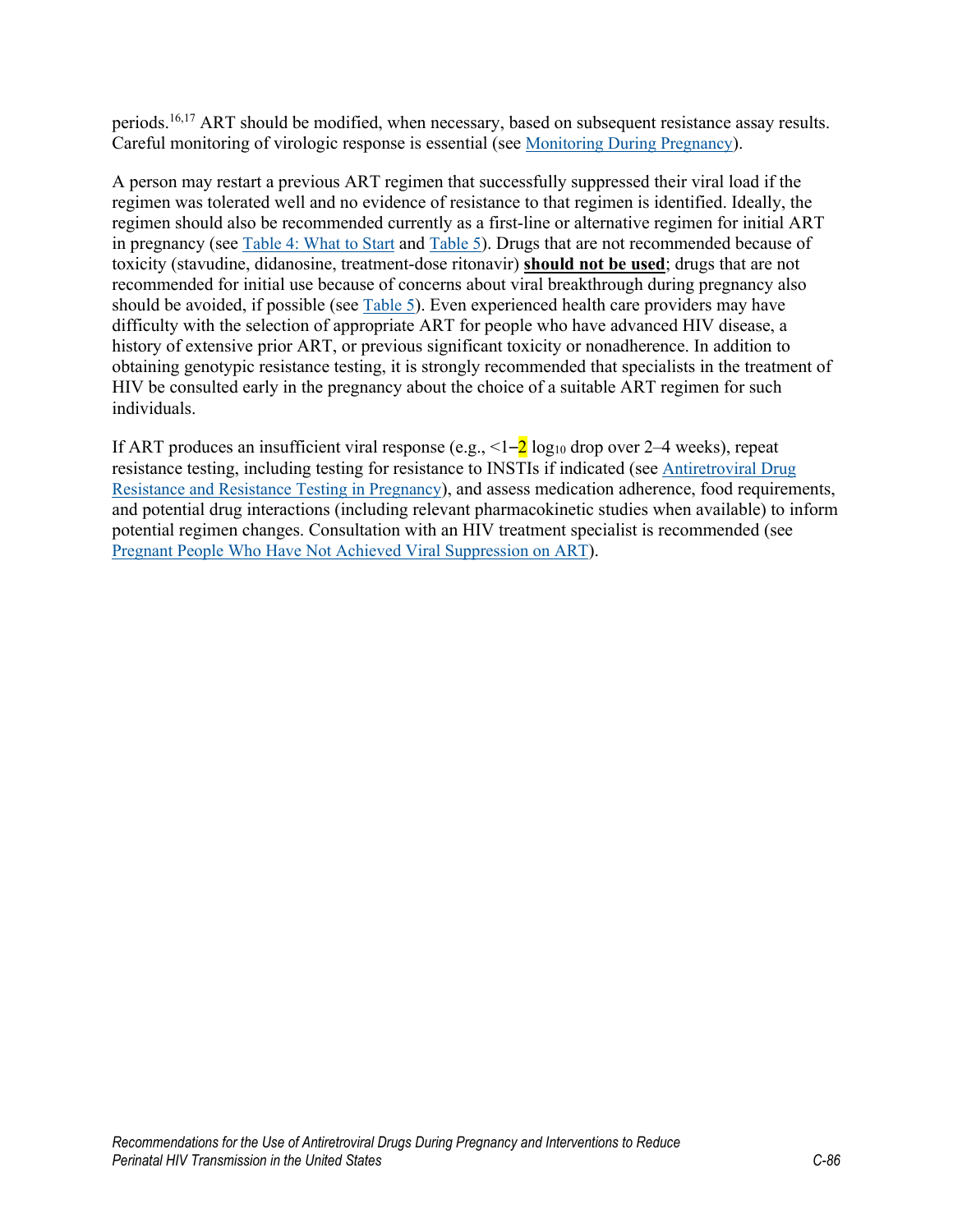## **References**

- <span id="page-3-0"></span>1. Cohen MS, Chen YQ, McCauley M, et al. Prevention of HIV-1 infection with early antiretroviral therapy. *N Engl J Med*. 2011;365(6):493-505. Available at: [http://www.ncbi.nlm.nih.gov/pubmed/21767103.](http://www.ncbi.nlm.nih.gov/pubmed/21767103)
- <span id="page-3-1"></span>2. Vogler MA, Smeaton LM, Wright RL, et al. Combination antiretroviral treatment for women previously treated only in pregnancy: week 24 results of AIDS Clinical Trials Group protocol A5227. *J Acquir Immune Defic Syndr*. 2014;65(5):542-550. Available at: [http://www.ncbi.nlm.nih.gov/pubmed/24759064.](http://www.ncbi.nlm.nih.gov/pubmed/24759064)
- 3. Aziz N, Sokoloff A, Kornak J, et al. Time to viral load suppression in antiretroviral-naive and -experienced HIV-infected pregnant women on highly active antiretroviral therapy: implications for pregnant women presenting late in gestation. *BJOG*. 2013;120(12):1534- 1547. Available at: [http://www.ncbi.nlm.nih.gov/pubmed/23924192.](http://www.ncbi.nlm.nih.gov/pubmed/23924192)
- 4. Huntington S, Thorne C, Anderson J, et al. Response to antiretroviral therapy (ART): comparing women with previous use of zidovudine monotherapy (ZDVm) in pregnancy with ART naive women. *BMC Infect Dis*. 2014;14:127. Available at: [http://www.ncbi.nlm.nih.gov/pubmed/24593018.](http://www.ncbi.nlm.nih.gov/pubmed/24593018)
- 5. Geretti AM, Fox Z, Johnson JA, et al. Sensitive assessment of the virologic outcomes of stopping and restarting non-nucleoside reverse transcriptase inhibitor-based antiretroviral therapy. *PLoS One*. 2013;8(7):e69266. Available at: [http://www.ncbi.nlm.nih.gov/pubmed/23874928.](http://www.ncbi.nlm.nih.gov/pubmed/23874928)
- 6. Martin IB, Read S, Harrigan R, Gomez MP. Treatment experience and repeat pregnancy impact the effectiveness of non-nucleoside reverse transcription inhibitor-highly active antiretroviral therapy for the prevention of mother to child transmission of human immunodeficiency virus. *AIDS Res Hum Retroviruses*. 2020;36(8):681-687. Available at: [https://www.ncbi.nlm.nih.gov/pubmed/32408754.](https://www.ncbi.nlm.nih.gov/pubmed/32408754)
- <span id="page-3-2"></span>7. French CE, Tookey PA, Cortina-Borja M, de Ruiter A, Townsend CL, Thorne C. Influence of short-course antenatal antiretroviral therapy on viral load and mother-to-child transmission in subsequent pregnancies among HIV-infected women. *Antivir Ther*. 2013;18(2):183-192. Available at: [http://www.ncbi.nlm.nih.gov/pubmed/23475123.](http://www.ncbi.nlm.nih.gov/pubmed/23475123)
- 8. Perez H, Vignoles M, Laufer N, et al. Low rate of emergence of nevirapine and lamivudine resistance after post-partum interruption of a triple-drug regimen. *Antivir Ther*. 2008;13(1):135-139. Available at: [http://www.ncbi.nlm.nih.gov/pubmed/18389908.](http://www.ncbi.nlm.nih.gov/pubmed/18389908)
- 9. Lehman DA, Chung MH, Mabuka JM, et al. Lower risk of resistance after short-course HAART compared with zidovudine/single-dose nevirapine used for prevention of HIV-1 mother-to-child transmission. *J Acquir Immune Defic Syndr*. 2009;51(5):522-529. Available at: [http://www.ncbi.nlm.nih.gov/pubmed/19502990.](http://www.ncbi.nlm.nih.gov/pubmed/19502990)
- <span id="page-3-3"></span>10. Paredes R, Cheng I, Kuritzkes DR, Tuomala RE, Women and Infants Transmission Study Group. Postpartum antiretroviral drug resistance in HIV-1-infected women receiving